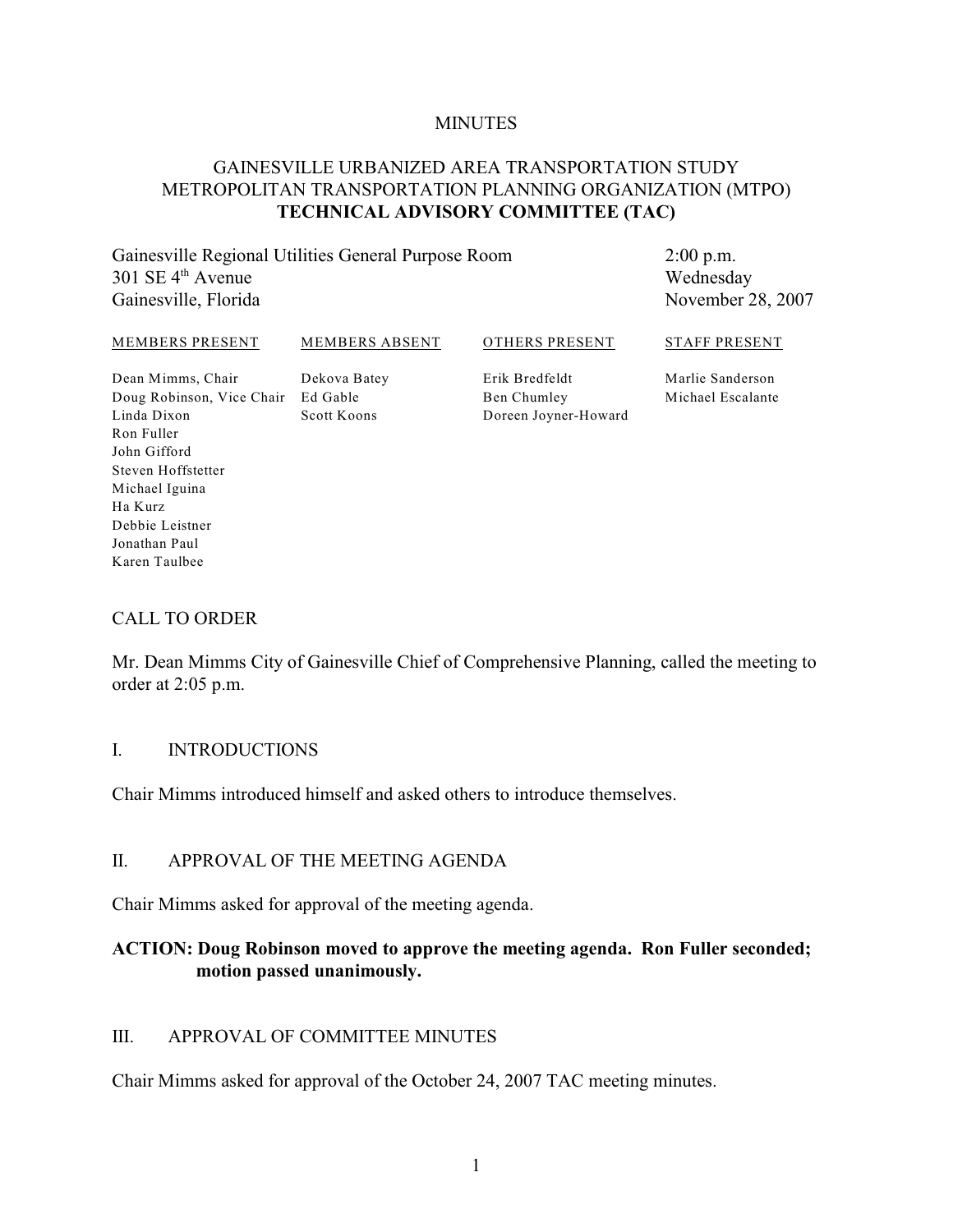### **ACTION: Doug Robinson moved to approve the October 24, 2007 TAC meeting minutes. Steven Hoffstetter seconded; motion passed unanimously.**

# IV. UPCOMING MEETINGS

Mr. Sanderson, MTPO Director of Transportation Planning, announced that the next MTPO meeting is scheduled for December  $13<sup>th</sup>$  at 6:00 p.m. in the Jack Durrance Auditorium. He said that the TAC's next meeting is scheduled for January  $9<sup>th</sup>$  at the Regional Planning Council.

# V. FLORIDA DEPARTMENT OF TRANSPORTATION (FDOT) TENTATIVE FIVE YEAR WORK PROGRAM

Mr. Sanderson stated that FDOT has submitted its Tentative Five Year Work Program to the MTPO for review and comment.

Mr. Sanderson discussed the MTPO staff's review of the Work Program and answered questions.

Ms. Karen Taulbee, FDOT Transportation Specialist, and Ms. Debbie Leistner, City of Gainesville Transportation Planner, also discussed Tentative Work Program projects and answered questions.

# **ACTION: John Gifford moved to recommend that the MTPO authorize the MTPO Chair to forward the following FDOT Tentative Work Program review comments:**

- **1. request that FDOT move \$250,000 in Fiscal Years 2011, 2012 and 2013 for paratransit vans to the number two priority in the Year Livable Community Reinvestment Plan Cost Feasible Plan- widen SE 16<sup>th</sup> Avenue (Main Street to Williston Road) to four lanes; and**
- **2. request that FDOT re-stripe that travel lanes on US 441 (from Archer Road** to NW 23<sup>rd</sup> Avenue) to add instreet bikelanes as part of the upcoming Year **2009 resurfacing project (FIN 2078499). #**

#### **Jonathan Paul seconded; motion passed 10 to 1.**

#### VII. RECOMMENDED LAND USE SCENARIO FOR THE URBAN VILLAGE

Mr. Sanderson stated that the MTPO Urban Village Planning Team has completed its report.

Mr. Ben Chumley, Alachua County Senior Planner, discussed the Urban Village Implementation Plan and answered questions.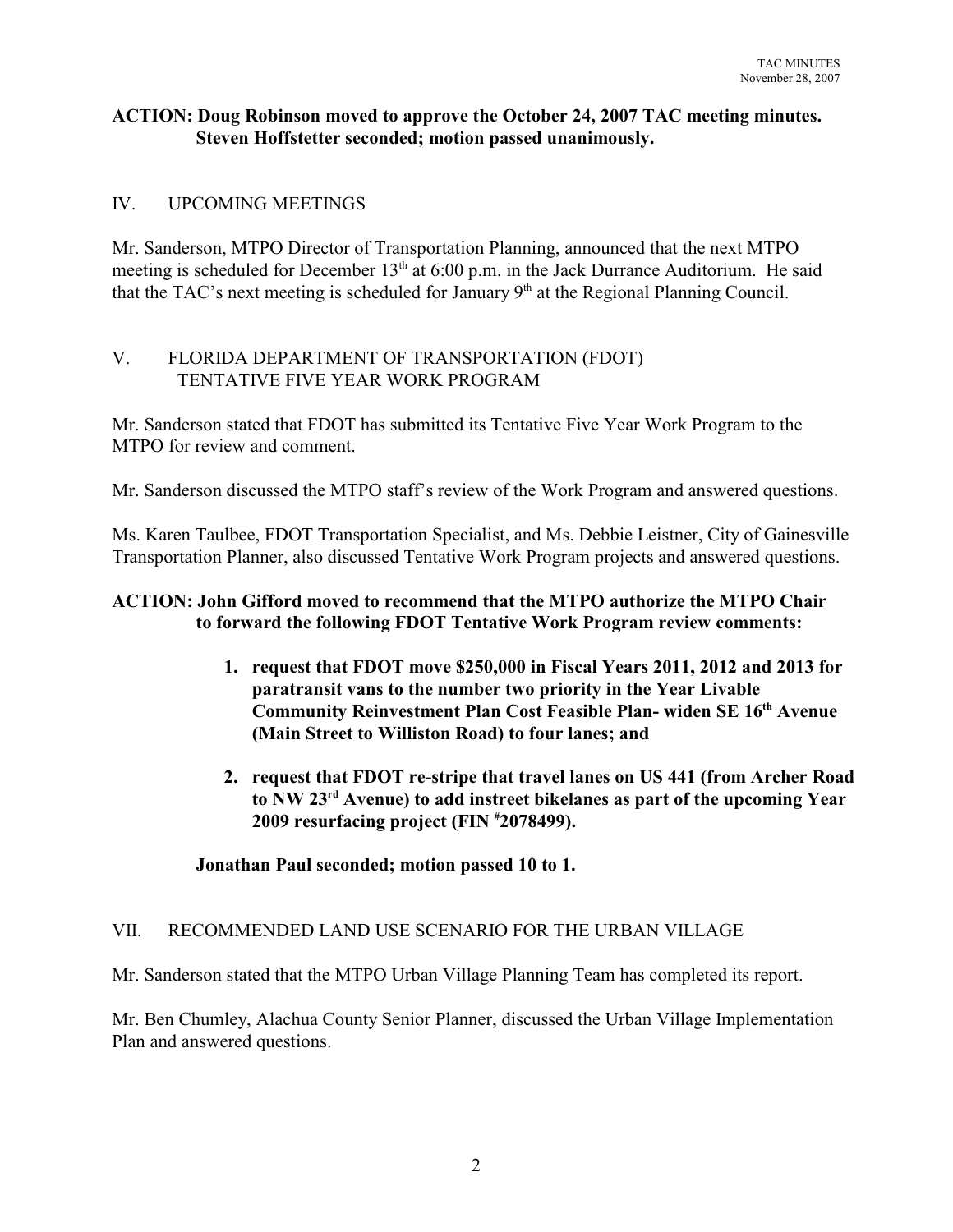**ACTION: Linda Dixon moved to recommend that the MTPO:**

- **1. adopt "Plan**  $*5$ " with the densities as presented;
- **2. request that the Planning Team ask the Florida Department of Community Affairs if it has any creative options that will allow unlimited densities in the Urban Village; and**
- **3. authorize the MTPO Chair to send letters to the Alachua County Commission Chair and Mayor of the City of Gainesville to:**
	- **A. request that the City of Gainesville and Alachua County Commissions initiate joint Comprehensive Plan Amendments to** implement the "Plan <sup>#</sup>5" land use scenario for the Urban Village, **including establishment of a joint Multimodal Transportation District (MMTD);**
	- **B. request that the City of Gainesville and Alachua County include policies in their comprehensive plan amendments that lead to future land development regulation design standards that support the Urban Village concept without requiring structured parking at this time;**
	- **C. request that City of Gainesville and Alachua County staffs work with MTPO staff to identify a local grid network for corridor preservation and testing in the next long range transportation plan update; and**
	- **D. request that City of Gainesville, Alachua County and Regional Transit System staffs work with MTPO and FDOT staffs to specify appropriate transit level of service and dedicated transit facilities in the study area for testing in the next long range** transportation plan update and use in the SW 20<sup>th</sup> Avenue **Preliminary Engineering (PE) Study.**

**John Gifford seconded; motion passed unanimously.**

#### XII. INFORMATION ITEMS

There was no discussion of the information items.